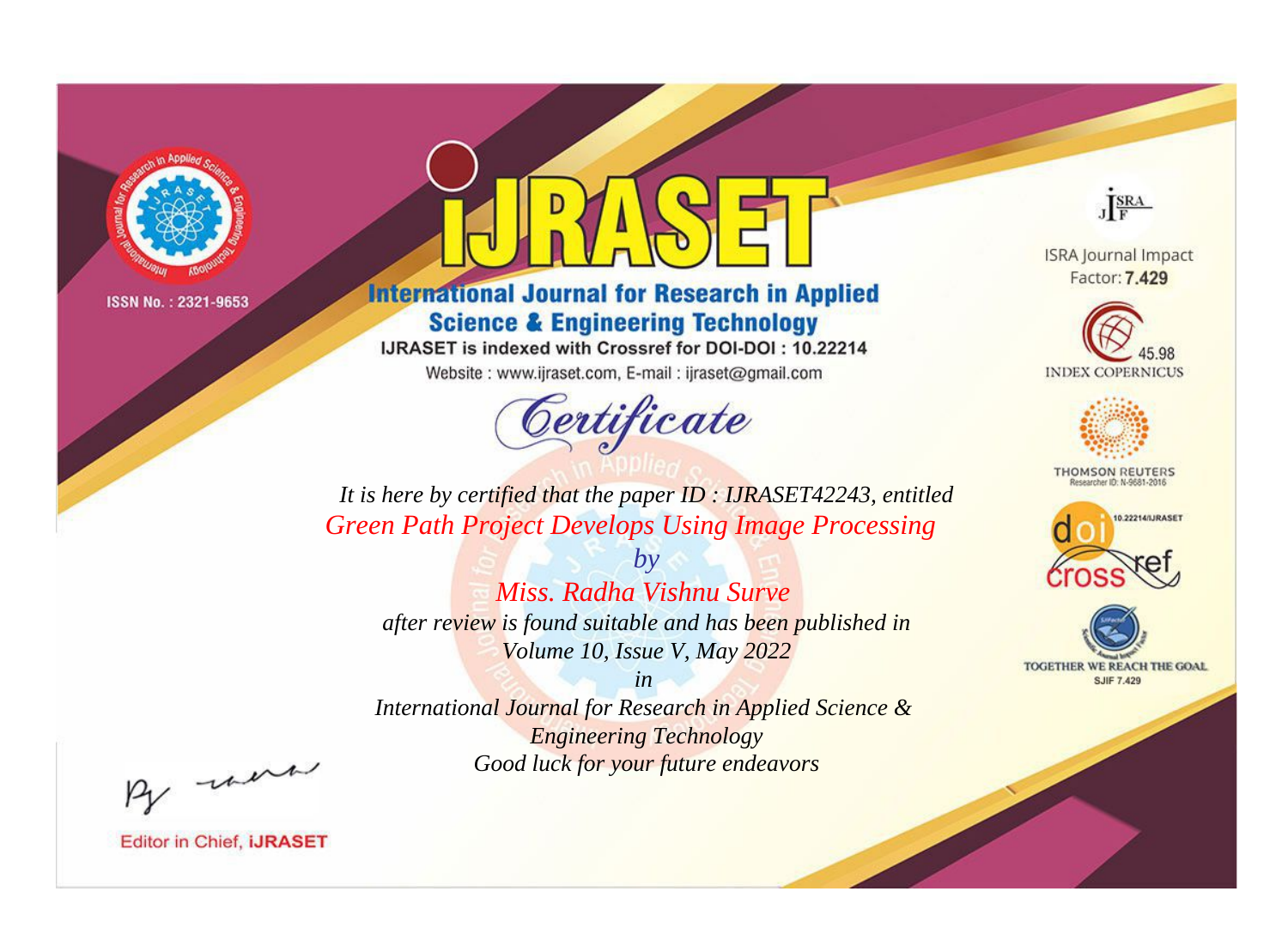

## **International Journal for Research in Applied Science & Engineering Technology**

IJRASET is indexed with Crossref for DOI-DOI: 10.22214

Website: www.ijraset.com, E-mail: ijraset@gmail.com



JERA

**ISRA Journal Impact** Factor: 7.429





**THOMSON REUTERS** 



TOGETHER WE REACH THE GOAL **SJIF 7.429** 

*It is here by certified that the paper ID : IJRASET42243, entitled Green Path Project Develops Using Image Processing*

*by Miss. Nikita Amar Chavan after review is found suitable and has been published in Volume 10, Issue V, May 2022*

*in* 

*International Journal for Research in Applied Science & Engineering Technology Good luck for your future endeavors*

By morn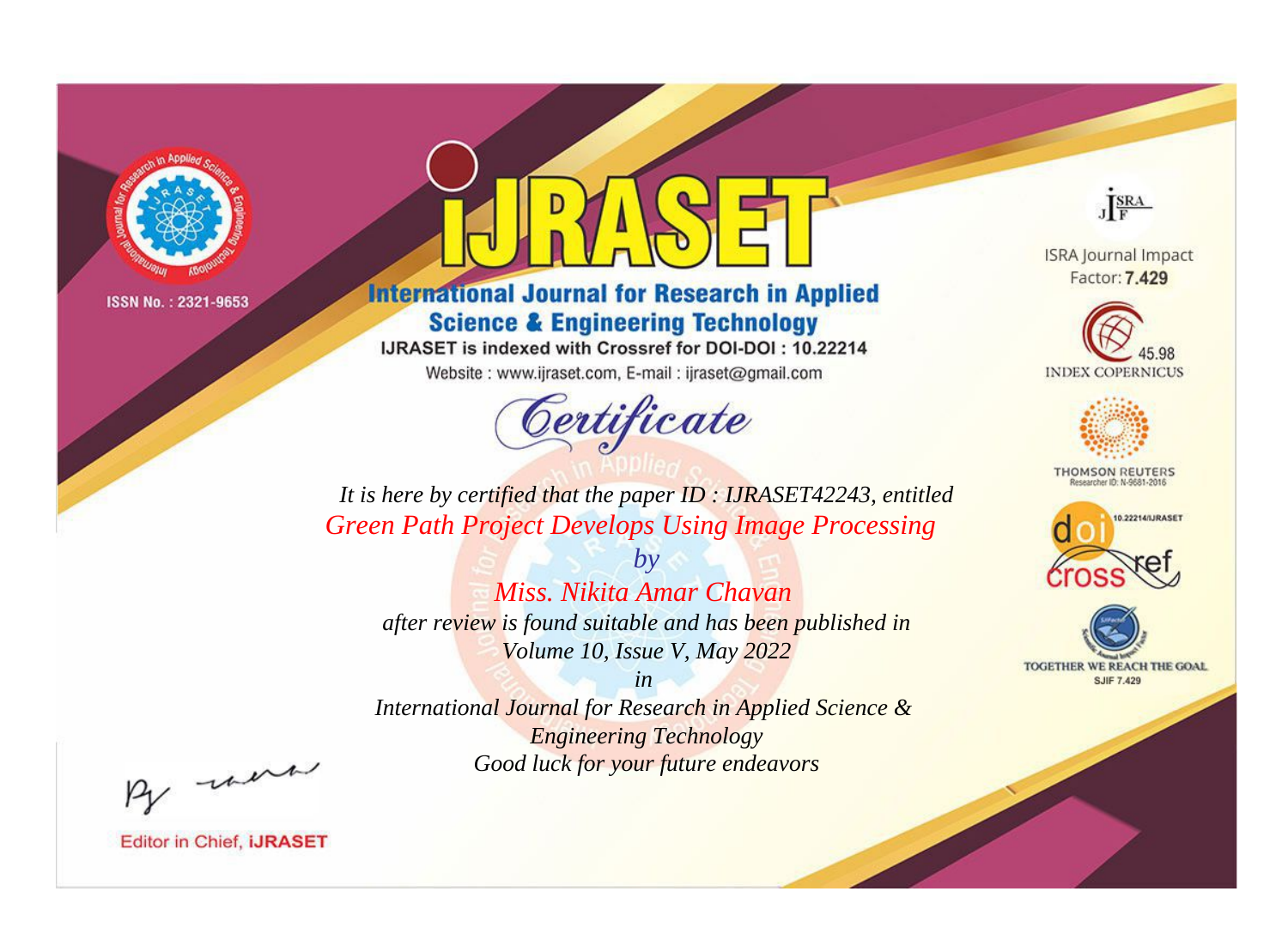

# **International Journal for Research in Applied Science & Engineering Technology**

IJRASET is indexed with Crossref for DOI-DOI: 10.22214

Website: www.ijraset.com, E-mail: ijraset@gmail.com



JERA

**ISRA Journal Impact** Factor: 7.429





**THOMSON REUTERS** 



TOGETHER WE REACH THE GOAL **SJIF 7.429** 

*It is here by certified that the paper ID : IJRASET42243, entitled Green Path Project Develops Using Image Processing*

*by Miss. Pratiksha Sudhir Kamble after review is found suitable and has been published in Volume 10, Issue V, May 2022*

*in* 

*International Journal for Research in Applied Science & Engineering Technology Good luck for your future endeavors*

By morn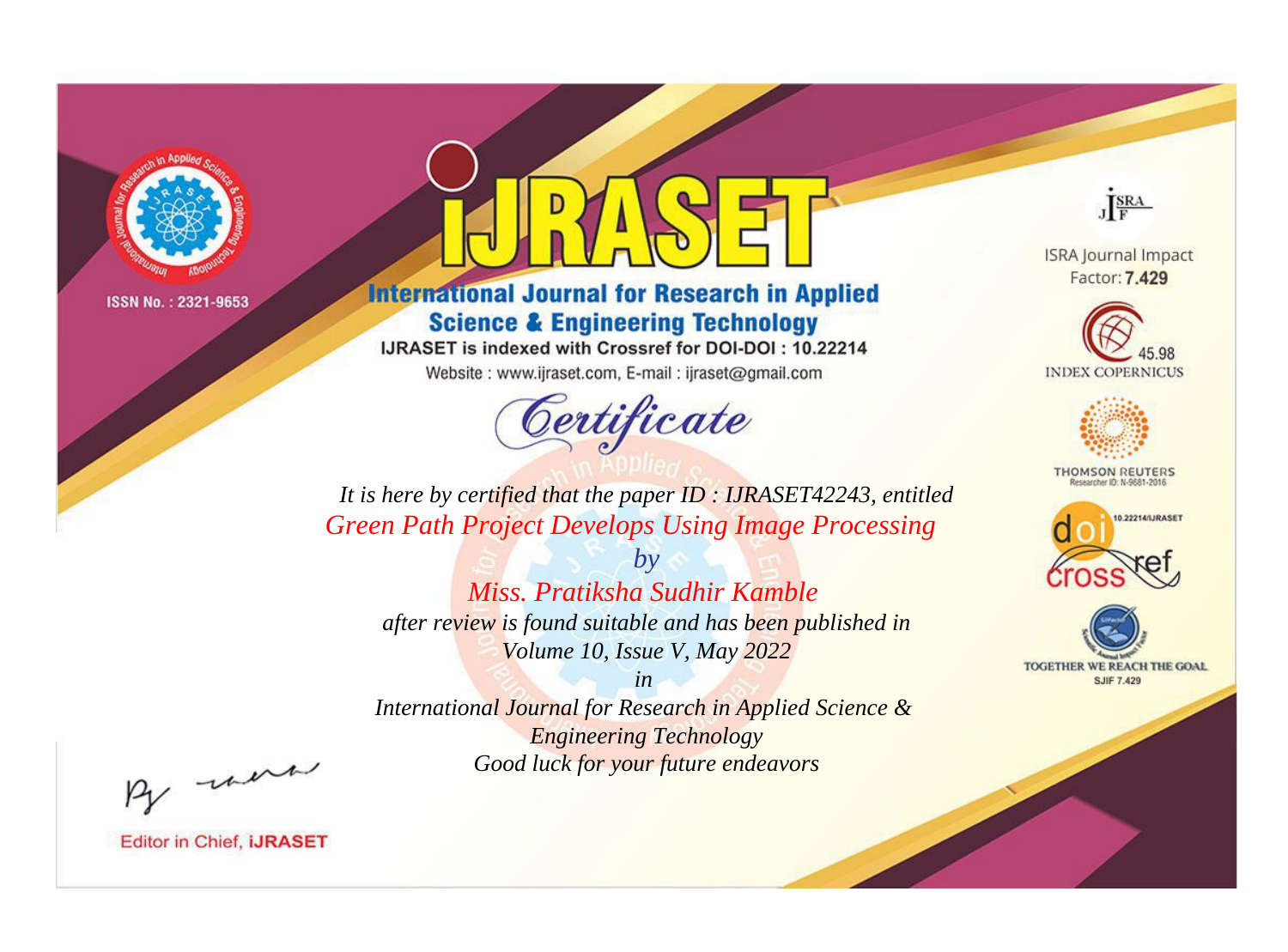

## **International Journal for Research in Applied Science & Engineering Technology**

IJRASET is indexed with Crossref for DOI-DOI: 10.22214

Website: www.ijraset.com, E-mail: ijraset@gmail.com



JERA

**ISRA Journal Impact** Factor: 7.429





**THOMSON REUTERS** 



TOGETHER WE REACH THE GOAL **SJIF 7.429** 

*It is here by certified that the paper ID : IJRASET42243, entitled Green Path Project Develops Using Image Processing*

*by Miss. Gouri Sanjay Bidkar after review is found suitable and has been published in Volume 10, Issue V, May 2022*

*in* 

*International Journal for Research in Applied Science & Engineering Technology Good luck for your future endeavors*

By morn